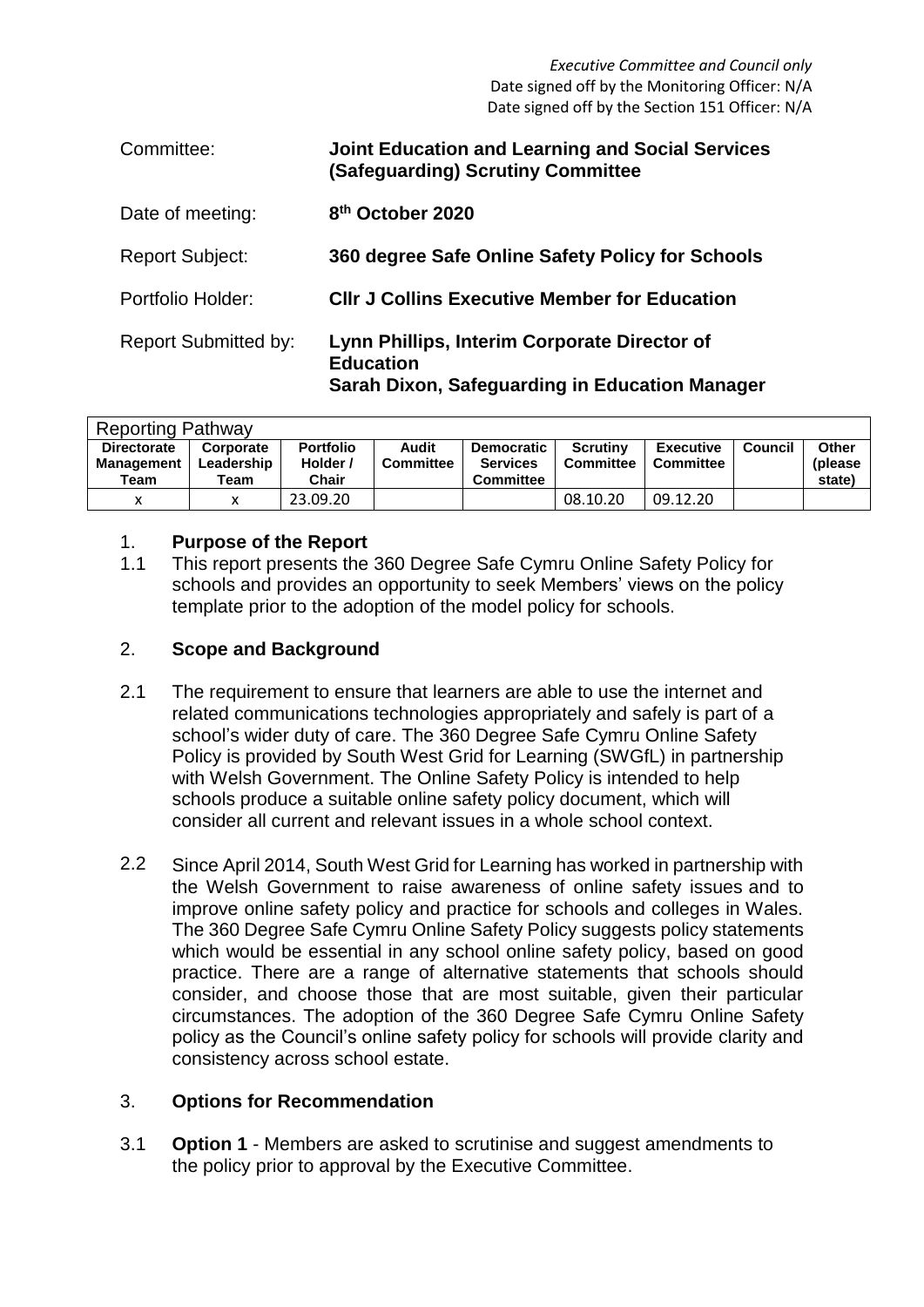**Option 2** - Members to support the policy as presented and recommend approval by the Executive Committee.

### 4. **Evidence of how does this topic supports the achievement of the Corporate Plan / Statutory Responsibilities / Blaenau Gwent Well-being Plan**

This report is in line with the following objectives as set out in the Blaenau Gwent Wellbeing Plan:

- Blaenau Gwent wants everyone to have the best start in life.
- Blaenau Gwent wants safe and friendly communities.

### 5. **Implications Against Each Option**

# **Option 1 Impact on Budget (short and long term impact)**

There are no direct financial implications arising from option 1 in this report.

### 5.1 **Risk including Mitigating Actions**

There is a risk that without a robust online safety policy, the safety and wellbeing of children and young people could be negatively impacted. The adoption of an appropriate policy ensures that this risk is mitigated.

A range of key stakeholders have contributed to the development of this policy, which is supported by Welsh Government.

#### 5.2 **Legal**

Welsh Government Circular 158/2015, 'Keeping Learners Safe' contains guidance for local authorities and governing bodies on arrangements for safeguarding children under section 175 of the Education Act 2002. E-safety is referenced within this document as a safeguarding responsibility in specific circumstances.

#### 5.3 **Human Resources**

There are no direct staffing or workforce implications arising from this report.

# **Option 2 Impact on Budget (short and long term impact)**

There are no financial implications arising from option 2 in this report

# *Risk including Mitigating Actions*

There is a risk that without a robust online safety policy, the safety and wellbeing of children and young people could be negatively impacted. The adoption of an appropriate policy ensures that this risk is mitigated.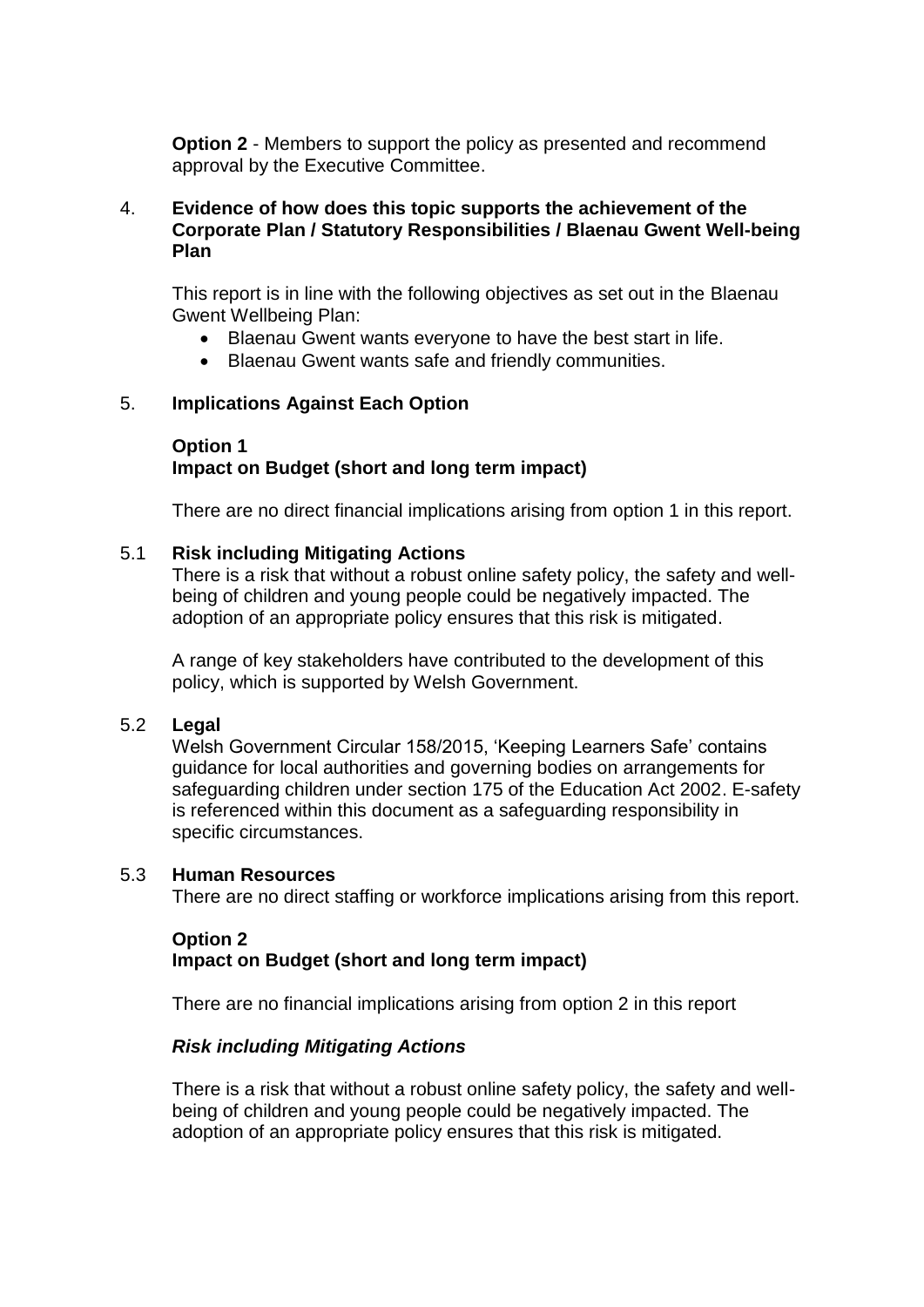A range of key stakeholders have contributed to the development of this policy, which is supported by Welsh Government.

### 5.4 *Legal*

Welsh Government Circular 158/2015, 'Keeping Learners Safe' contains guidance for local authorities and governing bodies on arrangements for safeguarding children under section 175 of the Education Act 2002

E-safety is referenced within this document as a safeguarding responsibility in specific circumstances.

#### 5.5 *Human Resources*

There are no direct staffing or workforce implications arising from this report.

### 6. **Supporting Evidence**

# 6.1 **Performance Information and Data**

Local Authority policies have previously been distributed to governing bodies for adoption by schools and all schools have policies in place for internet safety and acceptable use agreements.

The proposed 360 Degree Safe Cymru Online Safety Policy consists of an online safety policy and a series of appendices containing more detailed templates and forms. They have been developed with support by Online Safety professionals through the South West Grid for Learning (SWGfL) in partnership with Welsh Government.

The policy provides guidance and an indication of what should be included. It allows each school to ensure that the content will be relevant for the individual circumstances of each school.

### 6.2 **Expected outcome for the public**

The proposed policy template provides a framework to support schools in developing confident, digital citizens who know how to stay safe online.

# 6.3 **Involvement (consultation, engagement, participation)**

The proposed policy demonstrates an integrated approach to online safety across schools.

Views have been sought from schools through the Designated Safeguarding Persons (DSP). There were no objections to taking forward the policy approach.

The copyright of the policy is held by South West Grid for learning. Schools/colleges and other educational institutions are permitted free use of the policy templates for the purposes of policy review and development. A range of individuals and organisations have contributed to the development of the policy and appendices, including:

• Members of the SWGfL online safety group;